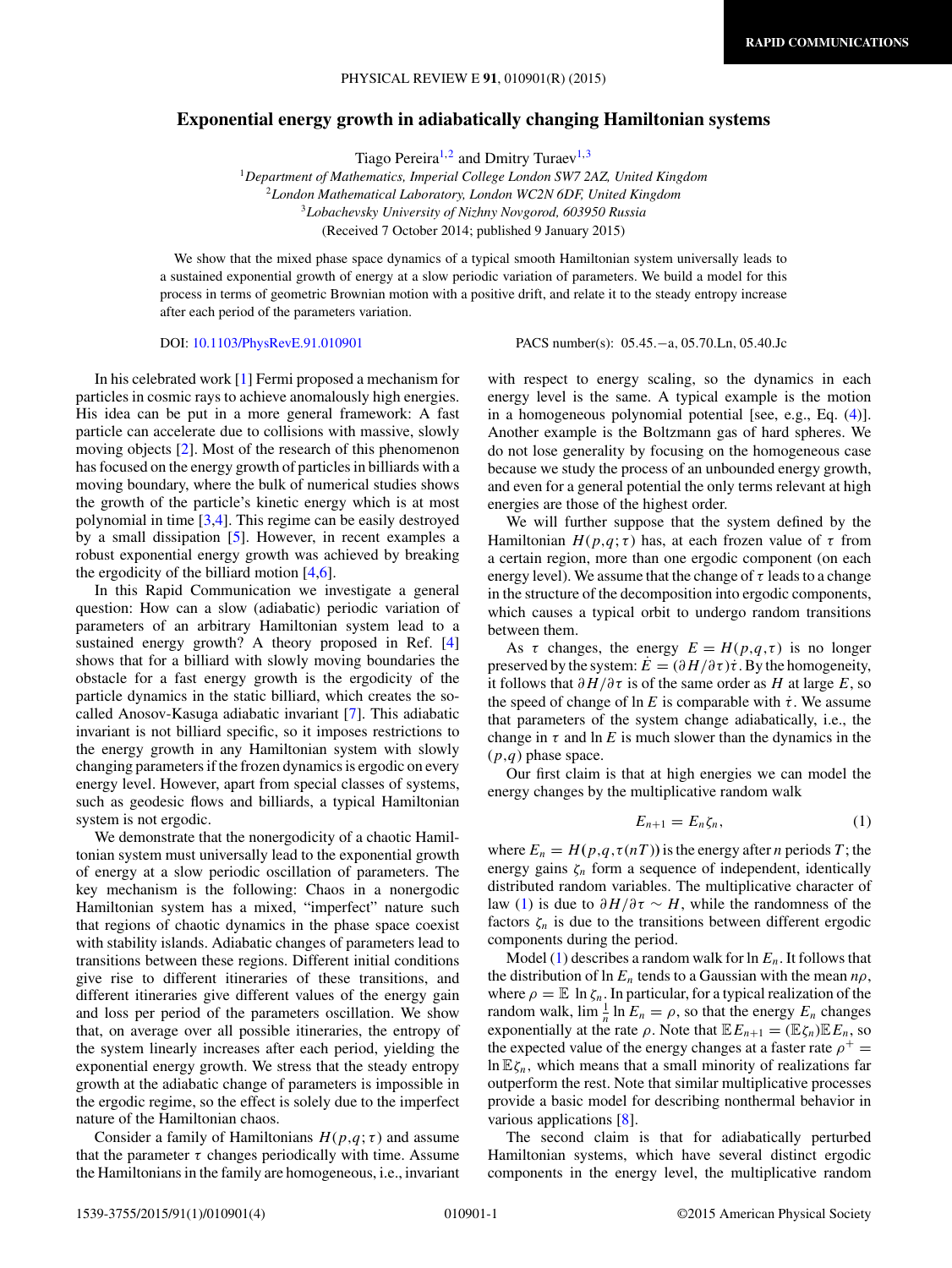# <span id="page-1-0"></span>TIAGO PEREIRA AND DMITRY TURAEV PHYSICAL REVIEW E **91**, 010901(R) (2015)

walk model  $(1)$  has a positive bias:

$$
\rho = \mathbb{E} \ln \zeta_n > 0. \tag{2}
$$

Hence, *the energy grows exponentially both for typical initial conditions and on average*. Note that the nonergodicity plays an important role here. In the ergodic case the bias  $\rho$  vanishes and model [\(1\)](#page-0-0) becomes invalid (the energy grows at most polynomially in this case).

Our third claim is that in a typical situation the distribution *ν* of ln *E* is close to a Gaussian already after the first period of parameters oscillation, so, for all *n*,

$$
\nu(\ln E_n) \approx \mathcal{N}(n\rho, \sqrt{n}\sigma), \qquad (3)
$$

where  $\sigma^2 = \mathbb{E}(\ln \zeta_n - \rho)^2 = 2(\rho^+ - \rho)$ . In other words, the energy growth is modeled by a particular class of multiplicative random processes, the so-called geometric Brownian motion (GBM).

We start with a detailed numerical verification of the above claims for an example of a particle in a quartic potential (4). Then, we develop an averaging theory for nonergodic Hamiltonians, which, in particular, implies law (2). The numerical experiments are performed with

$$
H(\boldsymbol{p}, \boldsymbol{q}, \tau(t)) = \frac{p_1^2}{2} + \frac{p_2^2}{2} + \frac{a(t)}{4} \left( q_1^4 + q_2^4 \right) + \frac{b(t)}{2} q_1^2 q_2^2,
$$
\n(4)

where  $q = (q_1, q_2)$ ,  $p = (p_1, p_2)$ , and  $\tau(t) = (a(t), b(t))$ . For frozen values of the parameters this system has been thor-oughly studied [\[9\]](#page-3-0). For example, for  $a = 0.01$ ,  $b = 1$  the system is apparently chaotic. If  $b = 0$ , the two degrees of freedom are uncoupled and the system is integrable. Thus, typical values of *a* and *b* lead to mixed phase space dynamics [see Fig.  $2(a)$ ].

Numerical integration is performed using an explicit fourthorder symplectic method  $[10]$  with integration step  $10^{-4}$ . Initial conditions (ensemble of  $2 \times 10^4$  points) are uniformly distributed at the energy level  $E_0 = 3 \times 10^5$ .

*Strong chaos and polynomial energy growth.* If we vary parameters in the region where the frozen Hamiltonian remains strongly chaotic, we observe only a slow energy growth. For instance, Fig. 1 shows that for  $a = 0.01$  and  $b(t) = 1.5 +$  $\cos(2\pi t/T)$  with  $T = 400$  the ensemble averaged energy



FIG. 1. (Color online) Quadratic energy growth in ergodic regime. We change parameters so that the frozen system remains chaotic, with no visible stability islands. The ensemble averaged energy versus time is shown. In the inset the rates  $r(n)$  =  $\frac{1}{n}$  ln [ $E(n)/E(0)$ ] are shown for two trajectories for a larger number of periods. Both rates tend to zero, corroborating the lack of exponential acceleration.

growth  $\langle E_n/E_0 \rangle$  vs the number of periods *n* behaves as a quadratic polynomial.

*Ergodicity breaking leads to exponential acceleration.* The most of our numerical experiments correspond to the case where the parameters go through chaotic and integrable regions in the parameter space, along the cycle displayed in Fig. [2\(a\).](#page-2-0) The cycle is described by  $a(t) = A \cos(2\pi t/T)$ if  $A \cos(2\pi t/T) > a_0$  and  $a(t) = a_0$  otherwise, along with  $b(t) = A \sin(2\pi t/T)$  if  $A \sin(2\pi t/T) > 0$  and  $b = 0$  otherwise. In Figs.  $2(b)$  and [3,](#page-2-0) we show results for  $a_0 = 0.1$ ,  $A = 1$ , and  $T = 400$ .

For each initial condition, we record the energy gain after *n* periods:  $E_n/E_0 = \prod_{k=1}^{n-1} E_k/E_{k-1}$ , and compute the ensemble rate  $r_{en}(n) = \frac{1}{n} \sum_{k=1}^{n} \ln \frac{\langle E_k \rangle}{\langle E_{k-1} \rangle}$ . The characteristic signature of GBM is that two distinct growth rates are observed when the averaging  $\langle \cdot \rangle$  is performed over a finite ensemble [\[4,8\]](#page-3-0). Namely, since the standard deviation of  $E_n$  in Eq. [\(1\)](#page-0-0) grows much faster than  $\mathbb{E}(E_n)$ , it follows that for finite ensembles there is a crossover from the ensemble rate  $\rho^+ = \ln \mathbb{E} \zeta$  to a lower rate  $\rho = \mathbb{E} \ln \zeta$  as *n* grows. In Fig. [2\(b\)](#page-2-0) we clearly observe this crossover to a lower (still positive) rate of the exponential energy growth. Thus, the ensemble rate  $r_{en}(n)$ observed at the initial stage of the acceleration process can be identified with the parameter  $\rho^+$  of the GBM. The data shown in Fig. [2\(b\)](#page-2-0) give  $r_{en}(n)$  that quickly stabilizes to  $\rho^+ \approx 0.0368$ and holds over the first 70 cycles.

In order to make a qualitative check of our GBM model, we investigate the behavior of the distribution of ln *En*. As seen in Fig. [3,](#page-2-0) this distribution is indeed close to Gaussian, in accordance with Eq. (3). The values of  $\rho$  and the standard deviation *σ* are estimated from the numerics as  $\rho \approx \frac{1}{n} \langle \ln(E_n/E_0) \rangle$  and  $\sigma \approx \frac{1}{\sqrt{n}} \langle \ln(E_n/E_0) - n\rho \rangle$ . In our experiment the values of  $\rho$ and  $\sigma$  stabilize already at the first cycle, giving  $\rho = 0.0212$  and  $\sigma^2 = 0.032$ . We performed the same numerical experiments with *a*<sub>0</sub> and *A* varying in *a*<sub>0</sub> ∈ [10<sup>-6</sup>,10<sup>2</sup>] and *A* ∈ [1,10]. In all experiments we observed the log-Gaussian character of the distribution of energies established after the first cycle, with parameters  $\rho > 0$  and  $\sigma$  independent of *n*. We also observed the constant ensemble rate  $r_{en} \approx \rho^+$  at the initial stage of the acceleration process. As a test for the Gaussianity we checked the relation  $\rho = \rho^+ - \sigma^2/2$  [which is a consequence of Eq. (3)]. Figure  $2(c)$  shows the results of this test for  $A = 1$ . As we see, this relation holds for the entire range of values of *ρ*; the same holds true for other values of *A*. We conclude that the observed energy growth is governed by the GBM with a positive drift.

*General setting*. A Hamiltonian *H*(*q,p*) is *homogeneous* if for every  $E > 0$  there exists a coordinate transformation  $\Phi$  that keeps the system the same, sends the energy level  $H = 1$  to *H* = *E*, and has a constant Jacobian  $J(E) = E^{\alpha}, \alpha > 0$ . Let the positive energy levels be compact, so  $J(E) = \frac{V(E)}{V(1)}$  where  $V(E)$  is the volume of the  $(q, p)$  space between the levels  $H = E$  and  $H = 0$ . We will label the points in the phase space  $(p,q)$  by the coordinates  $(x, E)$  where  $E = H(p,q)$  is the energy and  $x = \Phi^{-1}(p,q)$  is the projection to the level  $H=1$ .

Consider a family of adiabatically changing homogeneous Hamiltonians  $H(p,q;\tau)$ . If the frozen system is ergodic in every energy level with respect to the Liouville measure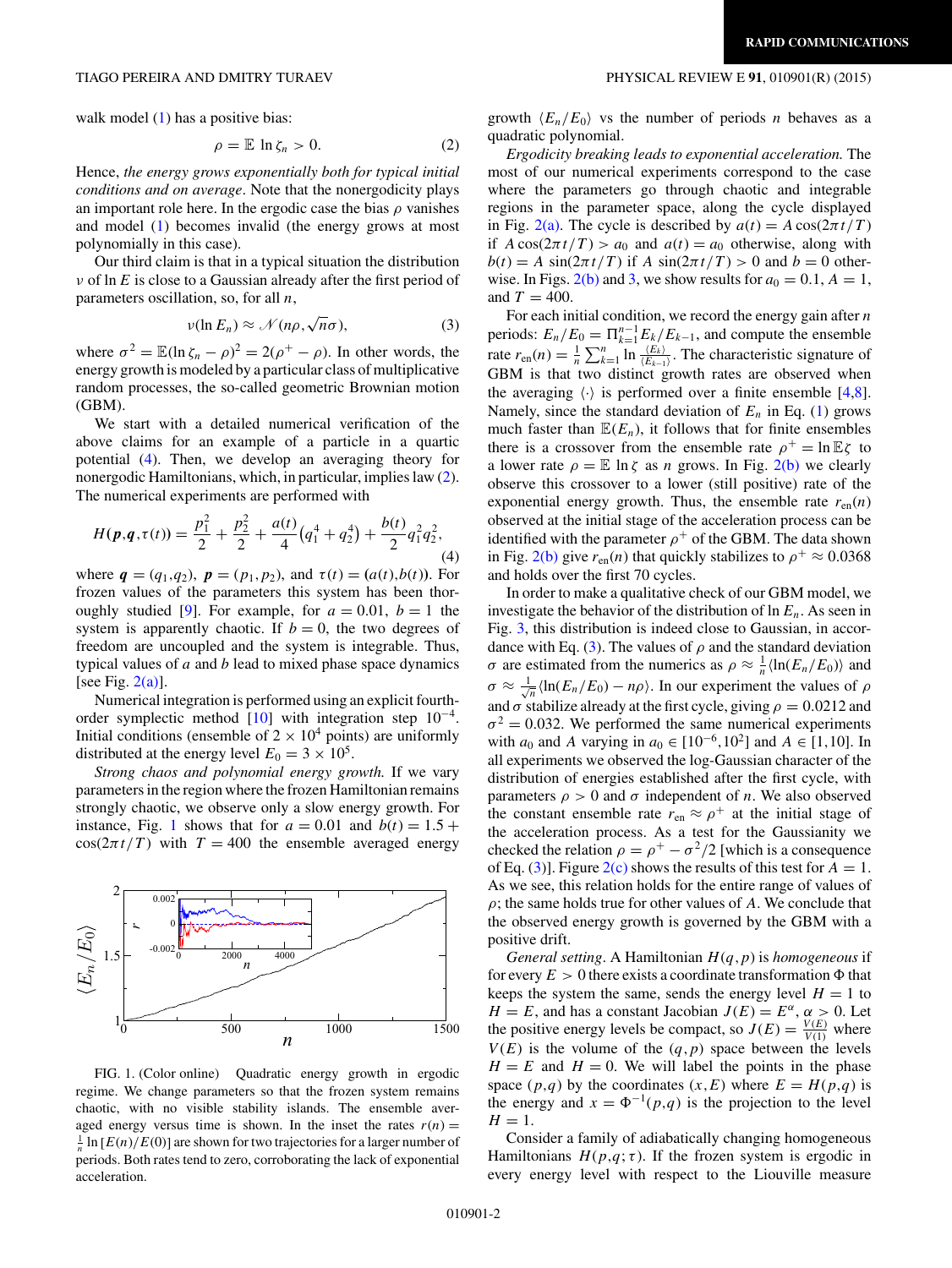<span id="page-2-0"></span>

FIG. 2. (Color online) Exponential energy growth. (a) Parameter space for the quartic Hamiltonian system [\(4\)](#page-1-0). Parameters are chosen such that the frozen Hamiltonian exhibits chaotic dynamics (along  $a = 0.01$ ), quasiperiodic motion (along  $b = 0$ ), and mixed behavior (along the connecting arc). The insets show the dynamics of the frozen Hamiltonian. Performing the cycle leads to the exponential growth of energy. In (b) we show the ensemble energy growth with the energy given in logarithmic scale. For the first 70 cycles the higher ensemble rate  $r_{en} = 0.0368$ holds. Further, a crossover to a lower rate starts. In (c) a prediction of the GBM model for the relation between  $\rho^+$ ,  $\rho$ , and  $\sigma$  is verified (the rates are varied by changing the value of the parameter  $a_0$  at fixed  $A = 1$ ). The red solid line is the identity.

 $\mu = \delta(E - H(p,q,\tau))dpdq$ , then a theorem by Anosov is applied [\[7\]](#page-3-0) that guarantees that averaging over this measure gives a good approximation of the slow evolution of the energy for a large set of initial conditions.

By analogy, if the frozen system is *not ergodic*, we assume that the slow evolution of the energy is given by

$$
\dot{E} = \int \frac{\partial H}{\partial \tau} \delta(E - H) \mu_{\tau}(dx) \dot{\tau}, \qquad (5)
$$

where  $\mu_{\tau}$  is, at each  $\tau$ , a certain ergodic measure on the space of fast variables *x*. We call the  $\tau$ -dependent family  $\mu_{\tau}$  in Eq. (5) an *averaging protocol*. It can be different for different initial conditions, though we assume that it is independent of the initial energy  $E_0$  (by the homogeneity of the frozen Hamiltonians, this assumption is natural at large  $E_0$ ). Thus, we split the space of initial conditions *x* into cells  $M_1, \ldots, M_k$ that give rise to distinct averaging protocols over the period *T* of the oscillation of parameters. For each cell, the majority of points exhibits the same energy evolution over the period.

Let  $E_0$  and  $E_1$  be two sufficiently large values of energy. Take a cell  $M_k$ . If the points with initial conditions  $E = E_0$ ,  $x \in M_k$  move to the energy level  $E = \bar{E}_0 = e^{\lambda} E_0$  after the period *T*, then the points with initial conditions  $E = E_1, x \in$ *M<sub>k</sub>* move to the level  $E = \bar{E}_1 = e^{\lambda} E_1$ , by the homogeneity of Eq. (5). The original, nonaveraged system preserves volume



FIG. 3. (Color online) Distribution of energies is log-normal. The distribution of energies for an ensemble of  $2 \times 10^4$  particles starting with initial conditions randomly distributed in the energy shell  $E_0$ . Already after one period the distribution of the logarithm of  $E_n$  is close to the Gauss law.

in the  $(p,q)$  space. Therefore, the volume between the levels  $E = E_0$  and  $E = E_1$  occupied by the points with  $x \in M_k$ equals the volume between the levels  $E = \bar{E}_0$  and  $E = \bar{E}_1$ , occupied by the points with  $x \in M_k$ , where  $M_k$  is the image of the cell  $M_k$  after the period. This gives

$$
\alpha \lambda_k = \ln[v(M_k)/v(\bar{M}_k)]. \tag{6}
$$

We assume that after each period the orbit does not necessarily return to the original cell, i.e., there is a probability  $Q_{kj}$  to start at the cell  $M_j$  and, after time *T*, land at the cell  $M_k$ . We also assume that the distribution within the cell  $M_k$  is made uniform by the fast dynamics. Thus, we have a Markov process  $\mathscr T$  that redistributes phase points between the cells after each period. Under general conditions, this process leads to exponential convergence of the density in the *x* space at the beginning of each period to  $\phi(x) = P_k/v(M_k)$  for  $x \in M_k$ , where  $P_k = \sum_k Q_{kj} P_j$  is the probability of being in  $M_k$ , and *v* is the volume in the *x* space (at the level  $H = 1$ ).

Define the entropy *S* at the beginning of the period as an averaged value of  $ln[V(E)/V(1)] = ln J(E) = \alpha ln E$ :

$$
S = \alpha \int \sum_{k} P_{k} \ln E \theta_{k}(E) dE,
$$

where  $\theta_k(E)$  is the energy density at  $x \in M_k$ . Let us show that *S* is a *nondecreasing* function of the number of cycles. The change of *S* over one period is  $\Delta S = \sum_{k} \alpha \lambda_k P_k$ . By Eq. (6), we obtain

$$
\Delta S = \sum_{k} P_k \ln \left[ \frac{v_k}{\bar{v}_k} \right] = \Sigma - \bar{\Sigma}, \tag{7}
$$

where  $\Sigma = \sum_{k} P_{k} \ln[\frac{v_{k}}{P_{k}}] = -\int \phi(x) \ln \phi(x) dx, \quad \bar{\Sigma} =$  $\sum_{j} P_j \ln[\frac{\bar{v}_j}{P_j}] = -\int \bar{\phi}(x) \ln \bar{\phi}(x) dx$ , i.e.,  $\Sigma$  is the Gibbs entropy of the density  $\phi(x) = \frac{P_k}{v_k}$  at  $x \in M_k$  (the stationary density for the Markov process  $\mathscr{T}$ ), and  $\bar{\Sigma}$  is the Gibbs entropy of  $\bar{\phi}(x) = \frac{P_j}{\bar{v}_j}$  at  $x \in \bar{M}_j$ . The density  $\bar{\phi}$  is the image of  $\phi$  by the slow evolution over the oscillation period, just before it relaxes back to  $\phi$  due to the fast dynamics. The relaxation must increase the Gibbs entropy, so  $\Delta S \geqslant 0$ .